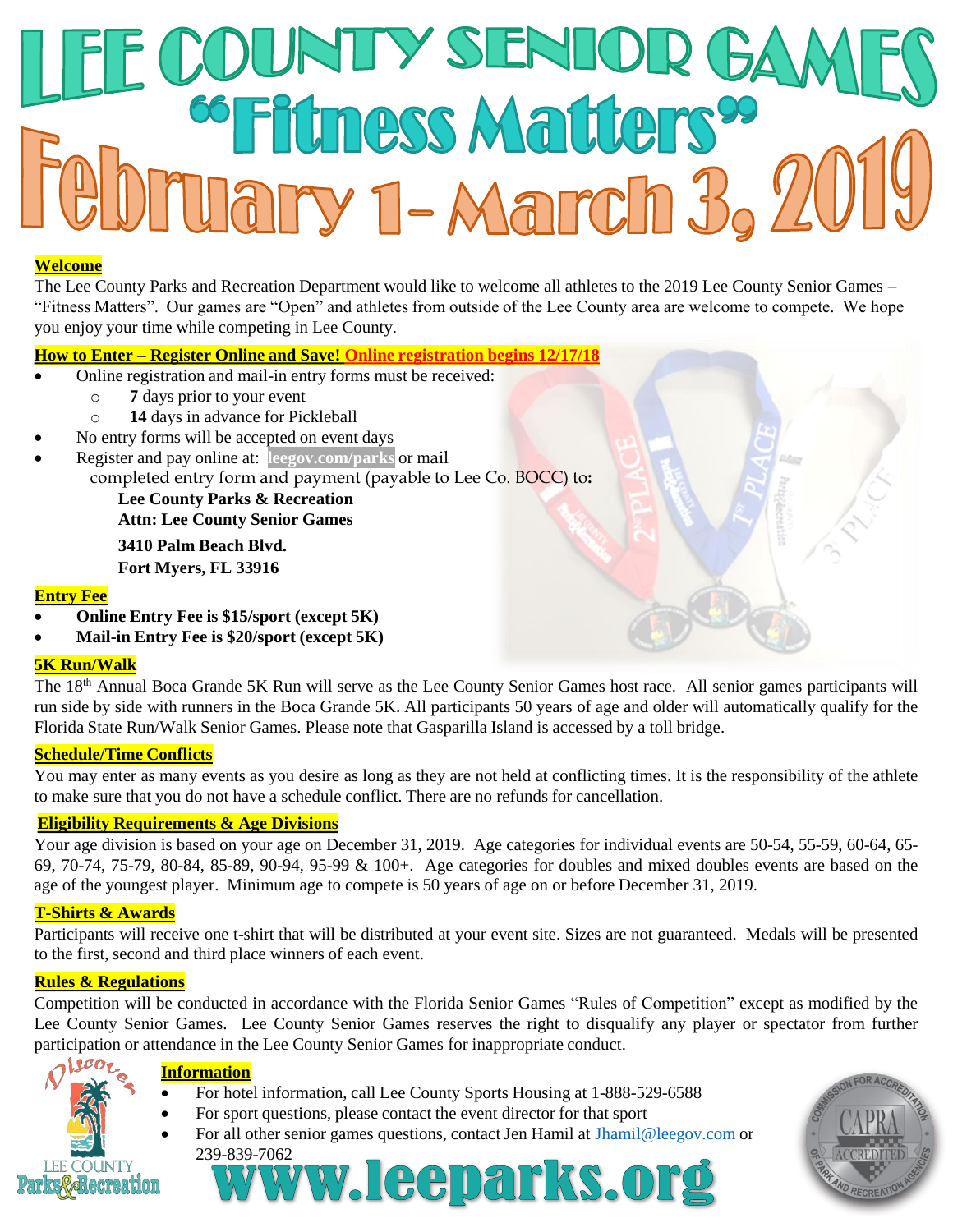# 5k Run/ Walk

Joe Wier wierjr@leegov.com

- Sunday, February 24, 2019
- Check in 6:00 am and start at 7:30 am
- Boca Grande Community Center 131 First St. W., Boca Grande, FL. 33921
- Register online (5k only) at: runbocagrande.com

# Archerv

Bill Ziegler ziggy23157@gmail.com

- Saturday, February 2, 2019
- Check in 8:30 am and start at 9:00 am
- Format 900 American Round
- North Ft. Myers Community Center 2000 Recreation Park Way North Fort Myers, FL. 33903

## QBag **Toss**

Lisa Weaver Iweaver@leegov.com

- Friday, February 15, 2019
- Check in 9:00 am and start at 9:30 am
- Format Best 2 out of 3; Single Elimination
- North Fort Myers Recreation Center 2000 Recreation Park Way North Fort Myers, FL. 33903

# **Billiards**

## Pete DiBella poolpete@aol.com

- Sunday, February 10, 2019
- Check in 10:00 am and start at 11:00 am
- Format 8-Ball with round robin play
- Diamond Billiards
	- 1242 Pine Island Rd., Cape Coral, FL. 33991

# QBowling

Jen Hamil jhamil@leegov.com

- Sunday, February 10, 2019
- Check in 1:00 pm
- Warm-up 1:30 pm and start at 2:00 pm
- Format 3 games with highest pin total
- Pin Street at Ft. Myers 4140 Fowler St. Ft. Myer, FL 3391



# QHorseshoes

## Doreen Baranski dbaranski@leegov.com

- Wednesday, February 13, 2019
- Check in 8:30 am and start at 9:00 am
- Format 3 sets of 30 shoes with highest total score
- Estero Community Park 9200 Corkscrew Palms Blvd., Estero, FL 33928

# QPickleball

## David Castano dcastano@leegov.com

- Format Double elimination for all events
- Singles Friday, Feb. 1, 2019 Men's & Women's Check in 3:30pm & start at 4:00pm
- Men's & Women's Doubles, Saturday Feb 2, 2019 Women check in 8:00 am & start 8:30 am Men check in 11:00 am & start at 11:30 am
- Mixed Doubles Sunday, Feb 3, 2019 Check in 8:00 am & start at 8:30 am
- Wa-Ke Hatchee Recreation Center 16760 Bass Rd., Ft. Myers, FL. 33908

# QSwimming

## John Zavacky zavackjd@leegov.com

- Saturday, March 2, 2019
- Check in and warm up at 10:00 am and start at 11:00 am
- Format Heat versus time
- San Carlos Community Pool 8208 Sanibel Blvd., Ft. Myers, FL. 33967

# **QTable Tennis**

## Doreen Baranski dbaranski@leegov.com

- Wednesday, February 6, 2019
- Check in 8:30 am and start at 9:00 am
- Format Double elimination
- **Estero Recreation Center** 9200 Corkscrew Palms Blvd., Estero, FL 33928

# **QTennis**

## Lyn Bruner TournamentDirector@lcctatennis.com

- Saturday, November 2, 2019
- Check in 8:30 am and start at 9:00 am
- First match times will be individually scheduled and may vary depending on the number of entries
- Format Double elimination
- Rutenberg Community Park 6500 South Pointe Blvd., Ft. Myers, FL. 33919

Denotes qualifying competitions for the Florida Senior Games State Championships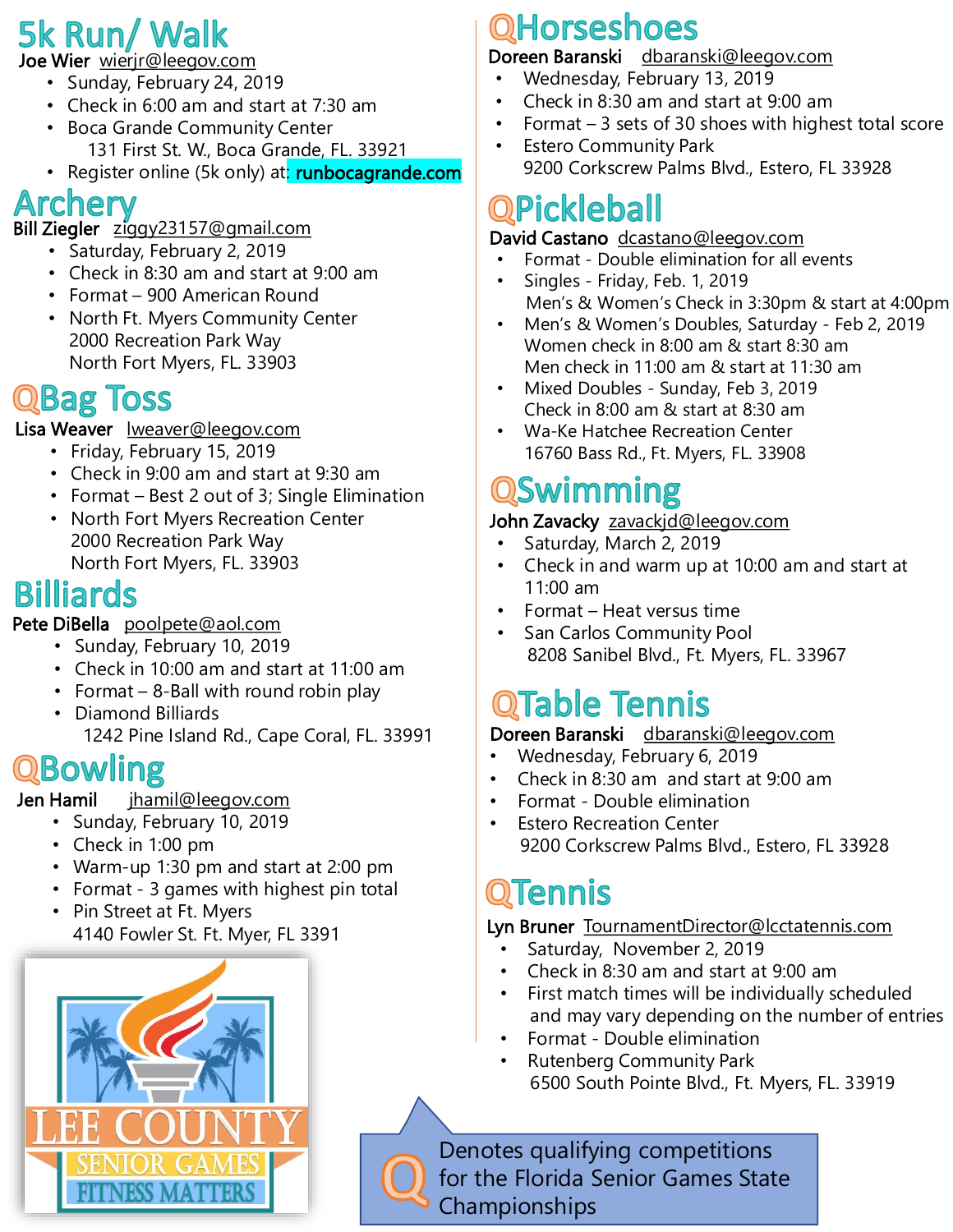| 1200r<br><b>LEE COUNTY</b><br>arks&&Becreation                                                                                                           | 2019<br><b>Lee County Senior Games</b><br><b>Entry Form</b> |                               | ission for Accredit |
|----------------------------------------------------------------------------------------------------------------------------------------------------------|-------------------------------------------------------------|-------------------------------|---------------------|
| Register online and save money! leegov.com/parks/athletics/senior-games                                                                                  |                                                             |                               |                     |
|                                                                                                                                                          |                                                             |                               |                     |
| Gender (Circle) Male Female Florida Resident (Circle) Yes No                                                                                             |                                                             |                               |                     |
| T-Shirt Size (Circle) Small Medium Large XL XXL                                                                                                          |                                                             |                               |                     |
| Your age division is your age on 12/31/19 (not your current age)<br>Circle -- 50-54, 55-59, 60-64, 65-69, 70-74, 75-79, 80-84, 85-89, 90-94, 95-99, 100+ |                                                             |                               |                     |
|                                                                                                                                                          |                                                             |                               |                     |
|                                                                                                                                                          |                                                             |                               |                     |
| Can you receive text messages? Yes No                                                                                                                    |                                                             |                               |                     |
|                                                                                                                                                          |                                                             |                               |                     |
|                                                                                                                                                          |                                                             |                               |                     |
| Credit Card Type (Circle) Visa/MasterCard American Express                                                                                               |                                                             | <b>Discover</b>               |                     |
| <b>Credit Card Number</b>                                                                                                                                |                                                             | Expiration Date <b>Lation</b> | <b>CVV/CVC</b>      |

#### **LEE COUNTY PARKS AND RECREATION PARTICIPANT WAIVER FORM**

WAIVER AND RELEASE OF ALL CLAIMS AND ASSUMPTION OF RISK FOR LEE COUNTY PARKS AND RECREATION PROGRAMS/ACTIVITIES PLEASE READ THIS FORM CAREFULLY and be aware that in signing up and participating in Lee County Parks and Recreation program/activities, you will be expressly assuming the risk and legal liability and waiving and releasing all claims for injuries, damages or loss which you or your minor child/ward might sustain as a result of participating in any and all activities connected with and associated with Lee County Park programs/activities (including transportation services/vehicle operation, when provided). I recognize and acknowledge that there may be certain risks involved in participating in park programs/activities, and I voluntarily agree to assume the full risk of any injuries, damages or loss, that my minor child/ward or I may sustain as a result of said participation. I further agree to waive and relinquish all claims I or my minor child/ward may have (or accrue to me or my child/ward) as a result of participating in such program/activity against the County, including their respective officials, officers, employees, and volunteers (hereinafter collectively referred as "Parties"). I do hereby fully release and forever discharge the Parties from any and all claims for injuries, damages, or loss that my minor child/ward or I may have or which may accrue to me or my minor child/ward and arising out of, connected with, or in any way associated with these programs/activities.

I indemnify and hold harmless Lee County, any of its employees and/or agents from any and all claims from my use of county property or participation in any county programs. I will further indemnify and "hold harmless" the County, its employees and/or agents from all costs, expenses and liabilities resulting from any claim brought from my child's/children's use of county property and/or participation in county programs to the extent of the County's liability under general law.

I hereby grant permission for myself or my child to be photographed or recorded in connection with any Lee County Parks and Recreation Promotion. I understand that any photographs or other types of media production may be used for purposes, including but not limited to, public service announcements, department brochures, and other programs shown to the general public.

This is to certify that I, as parent/guardian with legal responsibility for this participant, do consent and agree to his/her release as provided above and, for myself, my heirs, assigns, and my minor child(ren)'s involvement or participation in the program as provided above.

I have read and fully understand the above important information, warning of risk, assumption of risk and waiver and release of all claims. If registering via fax, your facsimile signature shall be substitute for and have the same legal effect as an original form signature.

### **PRINT NAME OF PARTICIPANT**

#### **PARTICIPANT'S SIGNATURE \_\_\_\_\_\_\_\_\_\_\_\_\_\_\_\_\_\_\_\_\_\_\_\_\_\_\_\_\_\_\_\_\_\_\_\_\_\_\_\_\_\_\_\_\_\_\_\_\_\_\_\_\_ DATE \_\_\_\_\_\_\_\_\_\_\_\_\_\_\_\_\_\_\_\_\_\_\_\_\_\_\_\_\_\_\_**